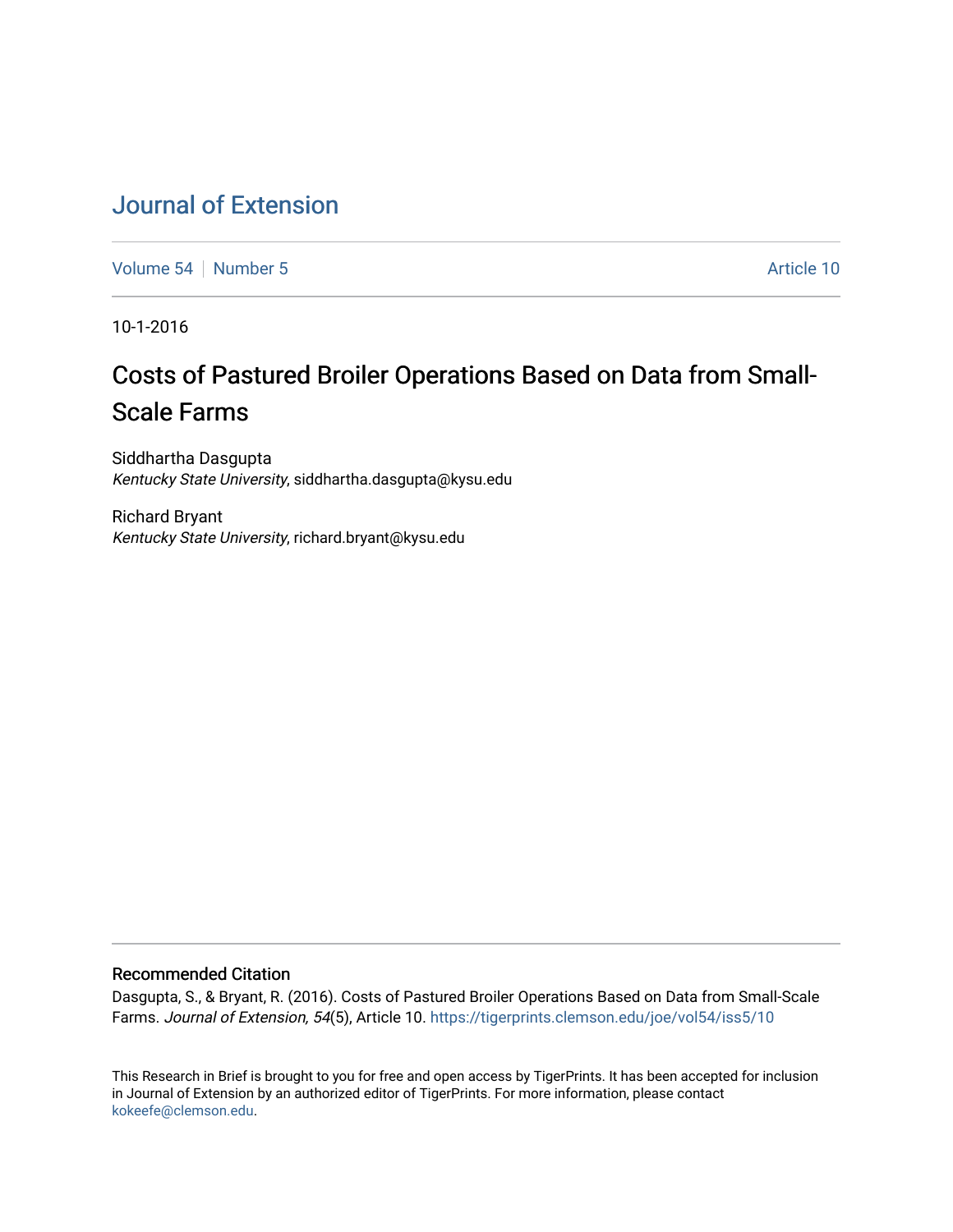

**October 2016 Volume 54 Number 5 Article # 5RIB4 Research In Brief**

# **Costs of Pastured Broiler Operations Based on Data from Small-Scale Farms**

#### **Abstract**

Many small-scale and limited-resource farmers use "hobby scale" technologies to produce food for home consumption and as a source of supplementary income. However, the economic potential of many of these technologies has not been investigated. Raising poultry on pasture is a relatively common small-scale technology for which there is sparse production and economics information based on actual-farm data. This article provides such information, based on data from farms in Kentucky. Analysis indicated that live broiler sales might be marginally profitable but that greater profit can be realized through sales of processed broilers at farmers' markets.

**Siddhartha Dasgupta** Professor and Principal Investigator [siddhartha.dasgupta@](mailto:siddhartha.dasgupta@kysu.edu) [kysu.edu](mailto:siddhartha.dasgupta@kysu.edu)

**Richard Bryant** Research Associate [richard.bryant@kysu.e](mailto:richard.bryant@kysu.edu) Frankfort, Kentucky[du](mailto:richard.bryant@kysu.edu)

Kentucky State **University** 

### **Introduction**

Many Extension personnel are aware that small-scale and limited-resource farmers sometimes adopt technologies for which little economics information exists. Some of these technologies are viewed as more suitable for producing food for at-home consumption than for commercial sales. Because this "at-home consumption" (or "hobby farming") aspect can discourage economic analyses of these technologies, Extension personnel are left in a quandary when farmers request advice about whether they save or waste money by using them.

One such technology is pastured poultry production (also called pastured poultry), a system small-scale farmers use to grow chickens on pasture for home use, with the potential for sales. In most pastured poultry operations, broilers are raised in floorless pens that are moved every day on clean pasture. Often an electric net fence protects two pasture pens from predators and encompasses an area sufficient to move the pens for 1 week. At the end of the week, the electric net is moved to a new pasture area. Broilers are harvested at 8 to 9 weeks of age. Pastured poultry is considered a beneficial approach for producing chickens; pastures can provide vegetation, insects, and worms that supply sufficient nutrients to replace 5% to 10% of the chickens' prepared diets and simultaneously enhance the quality of meat (Burbaugh, Toro, & Gernat, 2010).

An American Pastured Poultry Association directory ([http://www.apppa.org/pastured-poultry-producer](http://www.apppa.org/pastured-poultry-producer-directory)[directory\)](http://www.apppa.org/pastured-poultry-producer-directory) shows that pastured poultry farming is prevalent in the eastern United States, the Midwest, the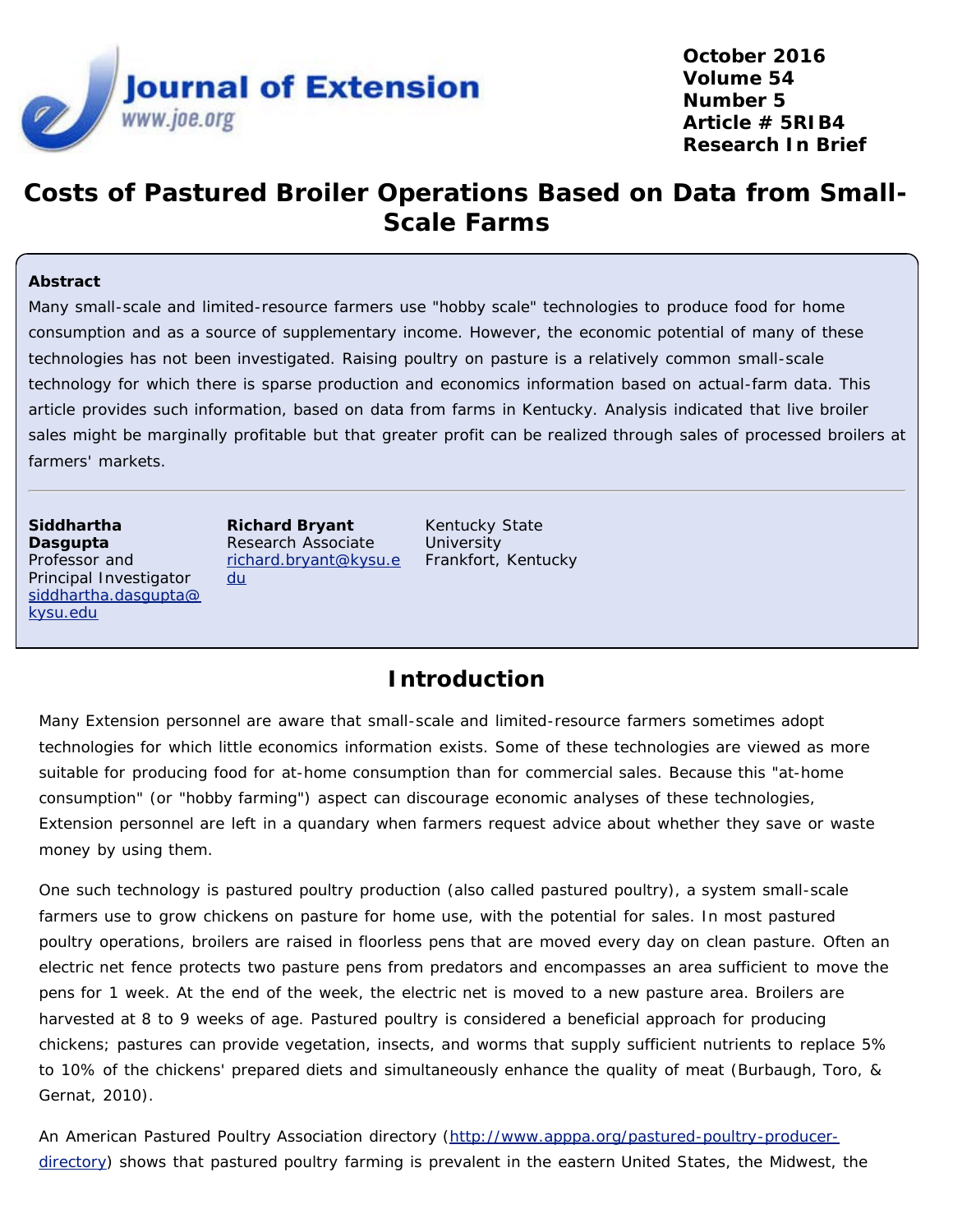#### Research in Brief **Contain Costs of Pastured Broiler Operations Based on Data from Small-Scale Farms** JOE 54(5) JOE 54(5)

South, Western states, and Hawaii. Although some farmers sell eggs, many produce broilers for at-home consumption and sales. Hence, production and cost data for pastured poultry are relevant to Extension professionals throughout the nation. However, such data are scarce. An examination of the website AgEcon Search ([http://ageconsearch.umn.edu\)](http://ageconsearch.umn.edu/) revealed only one manuscript about pastured poultry among thousands of offerings of agricultural economics literature. Similarly, a search of archived *Journal of Extension* articles yielded no publications related to pastured poultry economics.

This article presents data on growth and survival rates of pastured broilers from four small-scale farms in Kentucky. Costs related to growing broilers on pasture were calculated from the data and are presented as well. The information herein can help Extension educators advise farmers about real-world costs of growing pastured broilers, whether for at-home consumption or for sales.

### **Literature Review**

Although this article focuses on small-scale pastured poultry economics, many small-scale farmers in the target audience for Extension use "hobby scale" technologies to produce various foods for at-home consumption and sales. Langellotto (2014) conducted research that was similar to that reported here but involved small-scale horticulture. The author stated that Extension personnel often are asked about the economics of gardening because their clients believe it can lower their grocery costs and provide them with supplementary income. She indicated that data typically used to determine the economics were mostly estimates or anecdotal. To rectify this situation, she obtained detailed input-use data and determined that gardening can produce average net returns of  $$0.88/ft^2$ . She stressed that Extension personnel should be cognizant of farm economics that are based on farm-level data, instead of just experimental or anecdotal data, so that they can provide meaningful advice to their clients.

As indicated previously, pastured poultry production and cost data are scarce, but some relevant research does exist. The economic feasibility of small-scale pastured poultry operations was investigated in North Carolina (Ennis, Jefferson-Moore, & Bynum, 2008). Enterprise budgets and cash flow analyses of different production systems were compared for three farm sizes: four pens, eight pens, and 12 pens. Assuming that all harvested birds were processed and sold at \$2.00/lb, the authors concluded that all pen production operations were economically infeasible.

Fukumoto and Replogle (1999) reported the results of growing five batches of pastured broilers for 8 weeks. The survival rate was from 78% to 86%, the harvest liveweights varied from 4.8 lb to 7.4 lb, and the breakeven price varied from \$6.13 to \$8.06 per bird. The chickens were grown by researchers and received a high degree of management. The authors indicated that similar management is necessary for pastured poultry farmers to be profitable. They identified forages that would lead to significant substitution of forage for feed, which, they translated, is an essential ingredient for profitability.

Painter, Myhre, Barry, Cogger, and Jemmett (2015) presented an enterprise budget for organic pastured poultry production, using research data from Washington. The break-even price for standard Cornish cross broilers was \$24.51 per 4.71-lb bird. The average feed consumption was 17.47 lb per bird, with an average survival rate of 88%. The main contributor of the high production cost was the organic feed, which was over 250% the price of standard broiler feed.

A recent fact sheet about small-scale poultry management in Kentucky outlined expected weights of broilers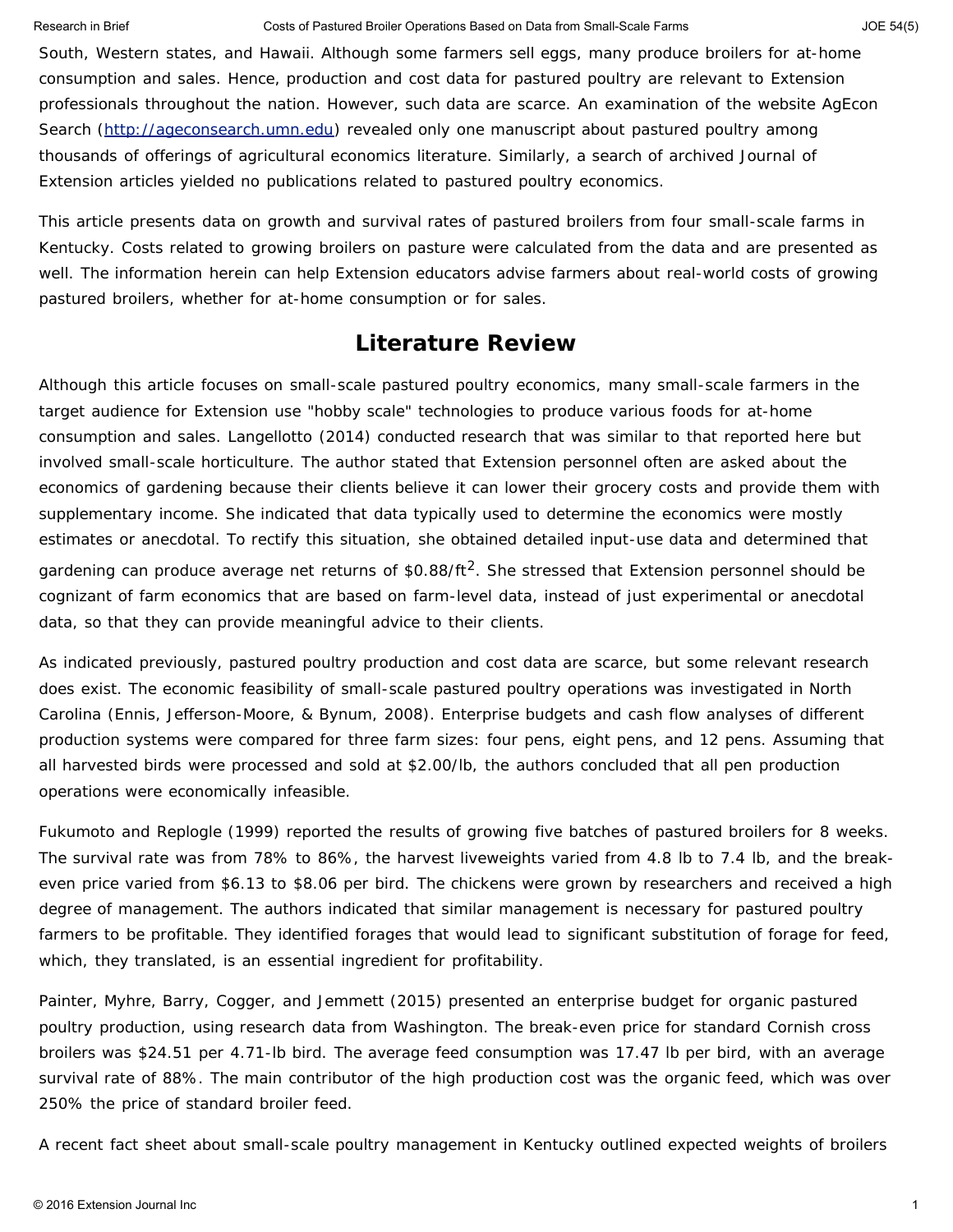Research in Brief **Costs of Pastured Broiler Operations Based on Data from Small-Scale Farms** JOE 54(5) JOE 54(5)

and corresponding feed applications up to 9 weeks of age (Jacob, Pescatore, & Cantor, 2011). This information was used in the study reported here to compare farm-level data to the corresponding expected and recommended poultry production parameters.

## **Materials and Methods**

As part of a project funded by the U.S. Department of Agriculture (USDA) National Institute of Food and Agriculture (NIFA), several farmers in Kentucky started managing pastured poultry pens for Cornish cross broilers during 2014. Each batch of broilers comprised 50 birds, and the farmers grew four batches. The chicks were kept in a brooder for 2 to 3 weeks and on pasture for an additional 4 to 5 weeks. Farmers were instructed to follow recommendations of Jacob et al. (2011) because the authors had outlined researchbased management, feed rations, and expected growth for pastured broilers in Kentucky. Four farmers provided weekly production data and marketing information after selling the birds.

A total of 53 observations from the farms yielded useful information from which a growth function was estimated. The data also were used to calculate the cost of operating two poultry pens for one batch of birds. Price data came from many sources: Chick prices from popular hatcheries in Kentucky and neighboring states were averaged, feed prices varied from \$8 to \$15 per 50-lb bag, and other input prices were derived from contemporary prices in Kentucky.

### **Results**

## **Growth and Feed Consumption of Pastured Broilers**

Figure 1 graphs the weight of broilers with respect to age. The raw data, displayed as a scatterplot, were used to estimate a logistic growth curve, which fitted the data relatively well (adjusted  $R^2 = 93\%$ ; i.e., age explained approximately 93% of the variation in broiler weights). Figure 1 shows the logistic growth curve, an S-shaped function that is often used to model animal growth, and displays the expected average weight of broilers reported by Jacob et al. (2011). On average, the chicks' starting weight was 0.08 lb. According to the growth curve, the birds attained an average weight of 1 lb approximately 25 days later; they were 2 lb after 33 days, 3 lb after 38 days, 4 lb after 43 days, 5 lb after 47 days, 6 lb after 51 days, 7 lb after 55 days, and 8 lb after 60 days.

#### **Figure 1.**

Growth of Cornish Cross Broilers: Raw Data, Estimated Growth Function, and Secondary Data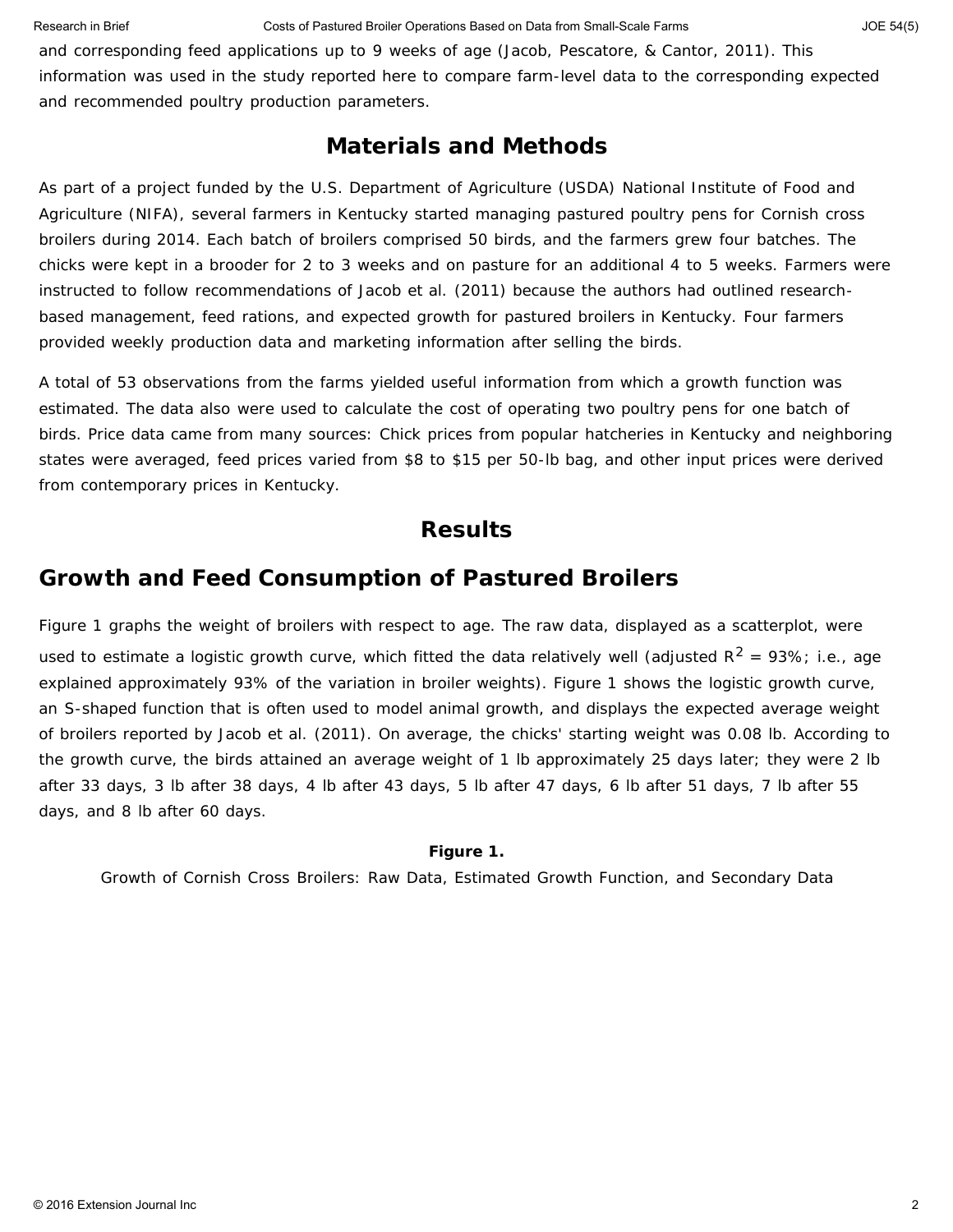

Figure 2 illustrates the average weight of a batch of birds for each of the four farms. Although Cornish cross broilers are fast-growing, Figure 2 shows that the birds grew faster on some farms: Farm 1 had the fastest growing birds, and Farm 4 had the slowest growing birds. Observations of the data collectors indicated that, unlike the managers of the other three farms, the manager of Farm 4 moved the birds on fresh pasture only intermittently and fed them less than recommended levels of feed.

#### **Figure 2.**

Average Body Weight of Broilers with Respect to Age for the First Batch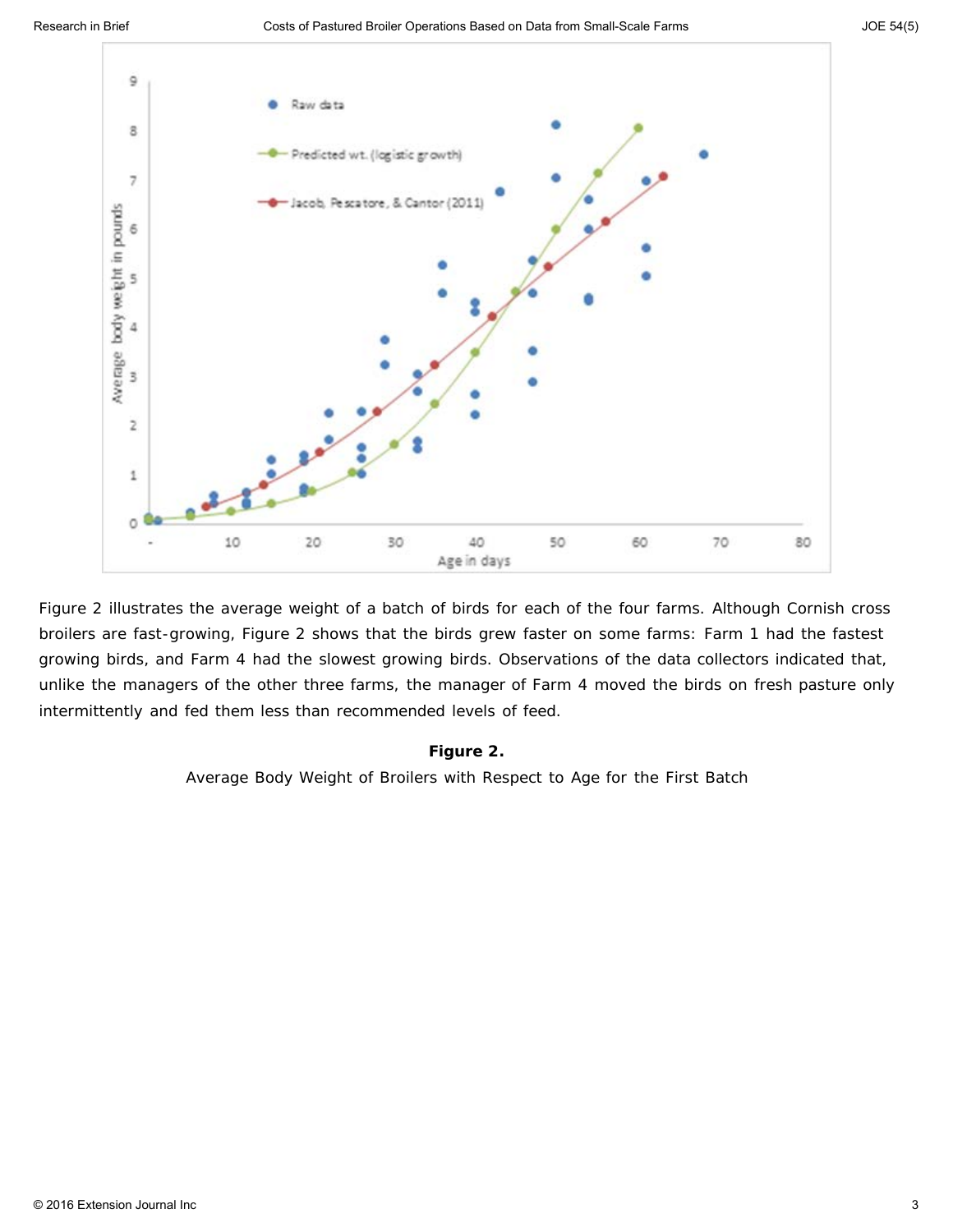

The average weekly survival rate was 98%, with an 83% overall survival rate. Using the feed consumption and survival data, the average weekly feed consumption per bird was graphed in Figure 3, along with the recommended feeding rates (Jacob et al., 2011). Figures 2 and 3 show that Farm 1 did not feed less than the recommended feeding rates and realized the largest weekly weight gains, whereas Farm 4 exhibited the lowest level of management, where the birds were fed at very low rates, resulting in poor growth. Discounting Farm 4, each bird consumed 13.44 lb of feed, on average, in 8 weeks, which was consistent with the recommendations of Jacob et al. (2011) (i.e., 13.12 lb of feed in 56 days).

#### **Figure 3.**

Average Weekly Feed Consumption (per Bird) with Respect to Age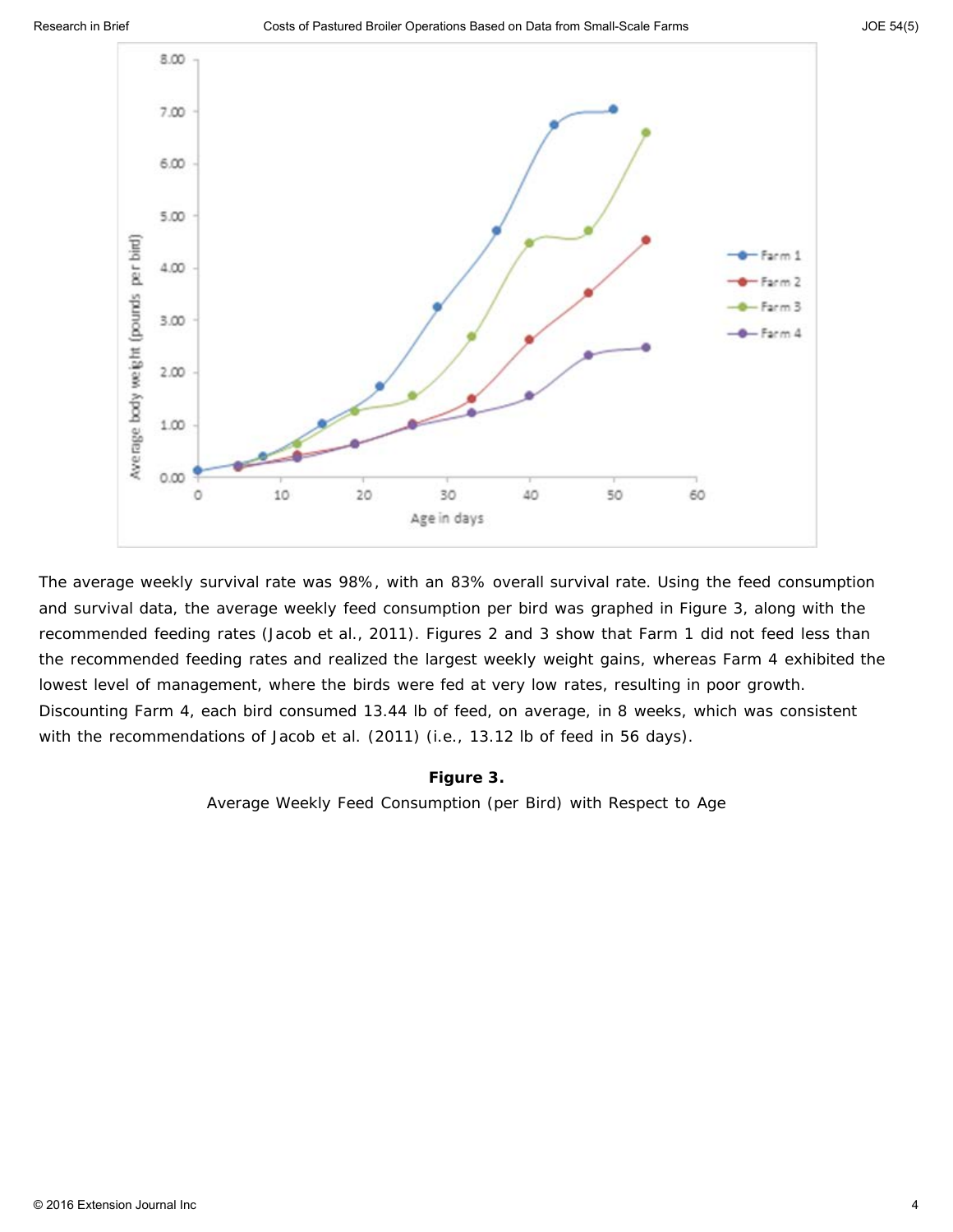

### **Costs of Pastured Broiler Production**

On the basis of the growth and feed consumption data, an enterprise budget was developed to outline the annual production costs for a small-scale pastured poultry farm (Figure 4). The budget assumed that the broilers were brooded for 3 weeks and kept on pasture for 5 weeks. Therefore, producing five batches of 100 broilers-per-batch took the entire 30-week-per-year season. The birds were kept in two pasture pens, protected by a single, movable electric fence. Each pen was 72 ft<sup>2</sup> in floor area, housed 50 birds, and cost

approximately \$200 (Skelton, Jacob, & Pescatore, 2012). Cost claculations followed the budgeting methods in Kay and Edwards (1999).

Figure 4 shows that 90% of the total cost was needed for operating expenses, with the highest cost categories being labor and management (36%) and feed (29%). Labor and management consisted of daily feeding, watering, dead bird removal, and moving of each pen; other activities included moving the electric fence each week and selling the birds upon harvest. Marketing costs were highly variable and were excluded from Figure 4.

Based on the average per-batch survival rate of 83%, the break-even price of broilers was approximately \$9.54 per bird. Assuming that the birds were 7 lb at harvest, the average unit cost of production was approximately \$1.36 per pound for live birds. This price is comparable to the break-even price reported by Fukumoto and Replogle (1999) and is 26% of the break-even price of organic pastured poultry (Painter et al., 2015).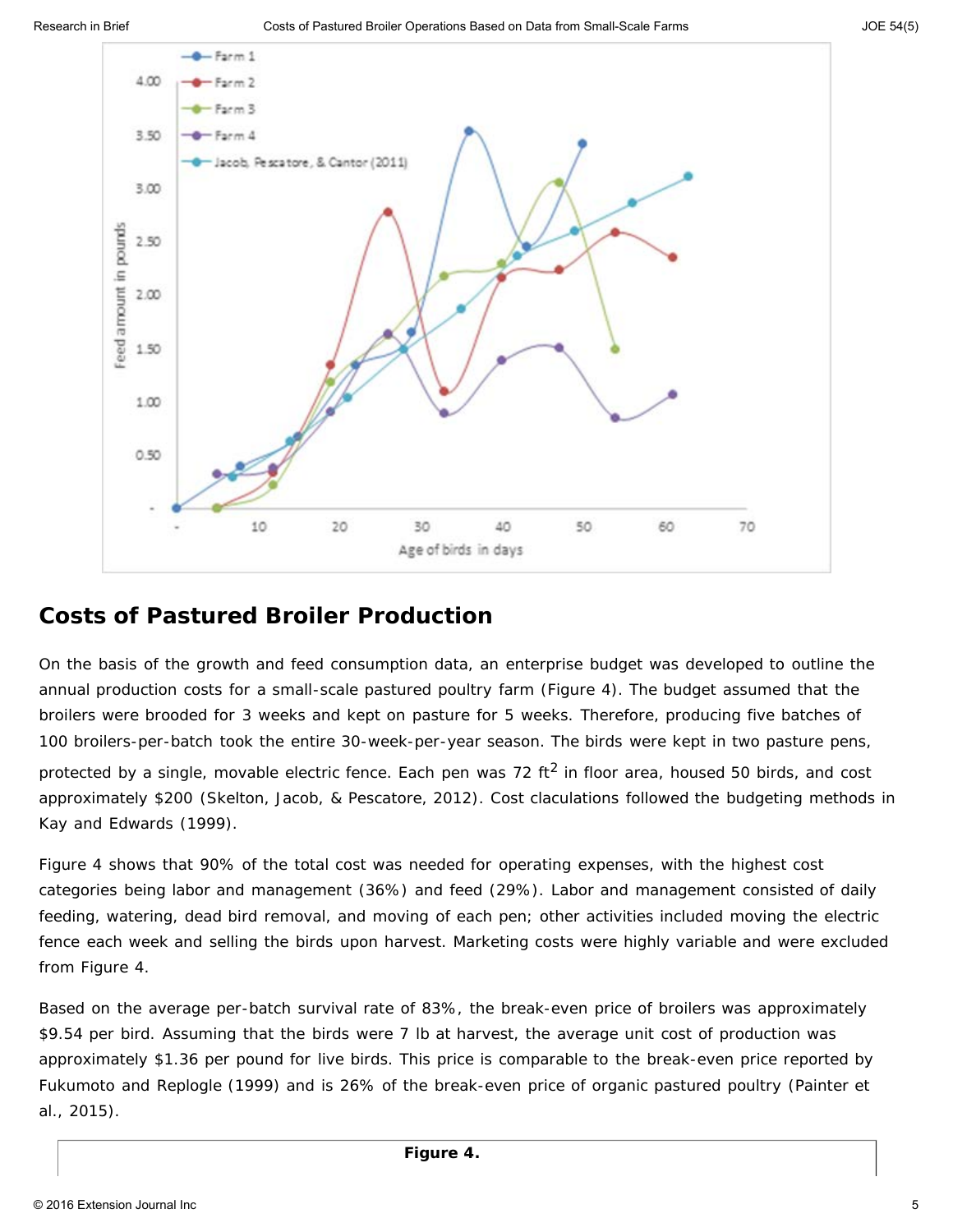Research in Brief **Costs of Pastured Broiler Operations Based on Data from Small-Scale Farms** JOE 54(5) JOE 54(5)

Costs of Growing Five Batches of 100 Chicks per Batch Housed in Two Pasture Pens

| <b>Operating Cost</b> |            |               |                 |                 |                                                    |            |          |
|-----------------------|------------|---------------|-----------------|-----------------|----------------------------------------------------|------------|----------|
| Item                  | Unit       |               | Quantity        |                 | Price                                              |            | Amount   |
| Chicks                |            | Head          | 500.00          |                 | \$1.05                                             | \$525.00   |          |
| $\sf{Feed}$           | Pound      |               | 5,624.55        |                 | \$0.20                                             | \$1,124.91 |          |
| abor and management   | Man-hour   |               | 170.10          |                 | \$8.00                                             | \$1,360.80 |          |
| Water                 | Gallon     |               | 960.00          |                 | \$0.0005                                           | \$0.48     |          |
| Electricity           | <b>KWH</b> |               | 294.00          |                 | \$0.07                                             | \$20.58    |          |
| Fuel                  | Gallon     |               | 50.00           |                 | \$2.50                                             | \$125.00   |          |
| Maintenance           |            |               |                 |                 |                                                    |            | \$75.00  |
| Telephone             | Month      |               | 10.00           |                 | \$5.00                                             | \$50.00    |          |
| Miscellaneous         |            |               |                 |                 |                                                    |            | \$150.00 |
| Total                 |            |               |                 |                 |                                                    | \$3,431.77 |          |
| Interest forgone      |            |               |                 |                 |                                                    | \$263.98   |          |
| <b>Fixed Cost</b>     |            |               |                 |                 |                                                    |            |          |
| <b>I</b> tem          |            | Unit Quantity |                 |                 | Price Lifetime Salvage value Depreciation Interest |            |          |
| Land                  | Acre       | 0.03          | \$1,500         |                 |                                                    |            | \$4.50   |
| Brooder               | Unit       | 2.00          | \$75            | 10              | \$0                                                | \$15.00    | \$7.50   |
| Pasture pen           | Unit       | 2.00          | \$200           | $5\vert$        | SO                                                 | \$80.00    | \$20.00  |
| Brooder waterer       | Unit       | 2.00          | \$6             | 3               | SO                                                 | \$4.00     | \$0.60   |
| Pasture pen waterer   | Unit       | 2.00          | \$30            | 5 <sup>2</sup>  | SO                                                 | \$12.00    | \$3.00   |
| Brooder feeder        | Unit       | 2.00          | \$6             | $\vert 3 \vert$ | \$0                                                | \$4.00     | \$0.60   |
| Pasture pen feeder    | Unit       | 2.00          | \$50            | $5\vert$        | SO                                                 | \$20.00    | \$5.00   |
| Electric fence        | Unit       | 1.00          | \$160           | 10              | 10                                                 | \$16.00    | \$8.00   |
| Fence charger         | Unit       | 1.00          | \$135           | $5\vert$        | SO                                                 | \$27.00    | \$6.75   |
| Pickup truck          | Unit       |               | $0.01$ \$20,000 | 10 <sup>1</sup> | SO                                                 | \$20.00    | \$10.00  |
| Totals                |            |               | \$1,274         |                 |                                                    | \$198.00   | \$65.95  |
| Property tax          |            |               | \$0.37          |                 |                                                    |            |          |
| Total cost            |            |               | \$3,960         |                 |                                                    |            |          |

## **Extension Implications, Discussion, and Conclusions**

Although there are very few statistics about the size of the pastured poultry industry in the United States, Extension educators know that it is a common enterprise among small-scale and limited-resource farmers. Pastured poultry is often implemented as a hobby project, but it has potential for commercial sales.

For the study described here, when farmers followed the management recommendations of poultry experts (Jacob et al., 2011), the farm-level data on growth and feed consumption of broilers were close to the levels predicted by the experts. The results showed that on a small-scale broiler operation, the production cost should be less than \$10 per bird. This production cost was sensitive to labor and management expenses: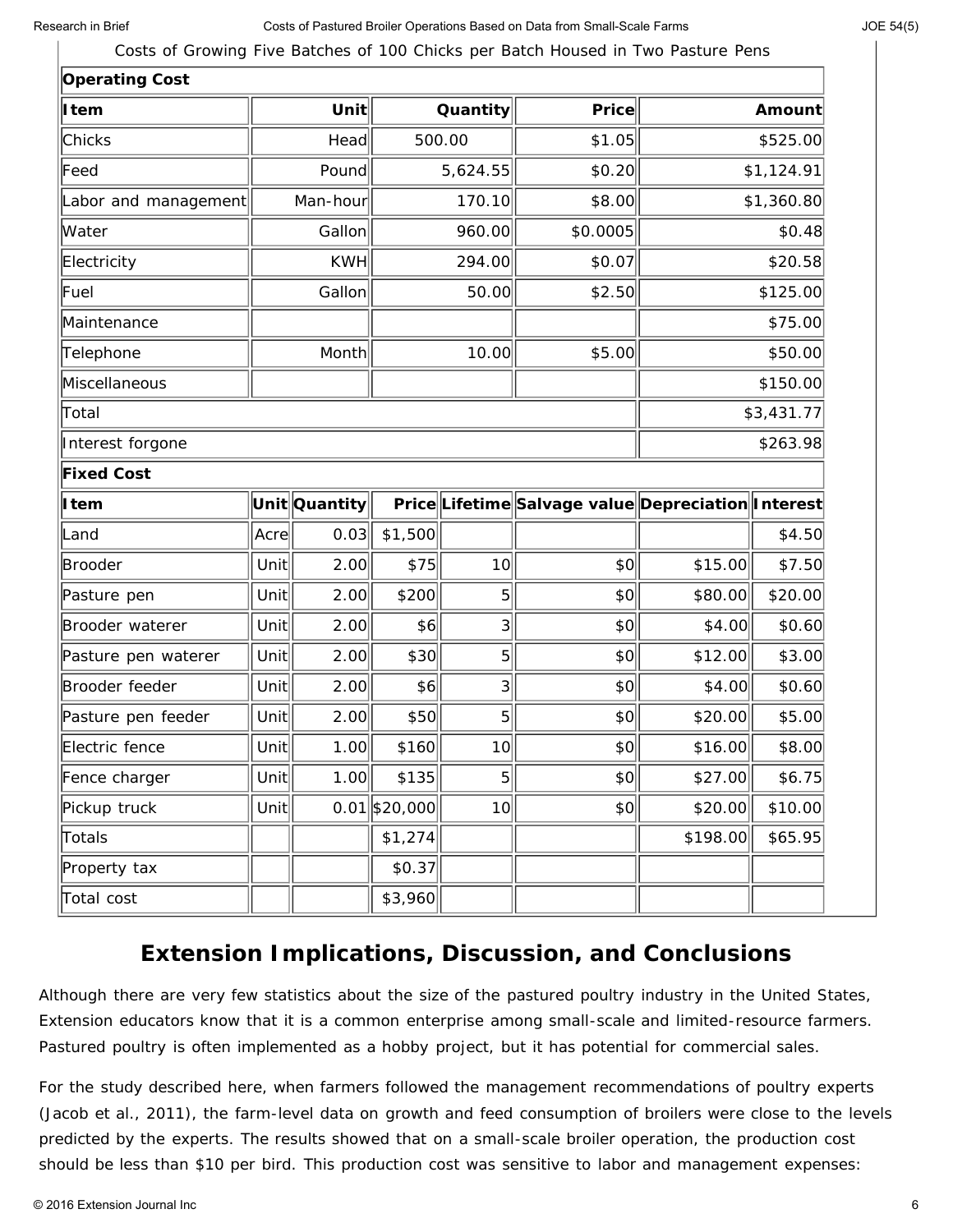#### Research in Brief **Costs of Pastured Broiler Operations Based on Data from Small-Scale Farms** JOE 54(5) JOE 54(5)

Because many pastured poultry operations involve family labor, the opportunity cost of labor could determine whether a farmer should be involved in such an enterprise.

Some of the farmers who provided production data also reported broiler sales information. Some birds were sold alive for \$10 per cockerel and \$12 per pullet to Hispanic farmworkers who resided close to the farms. In other cases, farmers had their birds processed and packaged by USDA-certified processors. Processing costs ranged from \$3.80 to \$4 per bird, and farmers had to pay an extra \$25 to the processor if they supplied fewer than 50 broilers at a time for processing. Assuming the processing of more than 50 birds at a time and a broiler dress-out yield of 71% (Schweihofer, 2011), the unit cost for processed birds would be approximately \$2.60 per pound, without taking transportation and other expenses into account. Farmers' market prices for processed whole broilers from Kentucky, Illinois, and Tennessee averaged to \$4.32 per pound (2014 data from [http://www.uky.edu/Ag/CCD/farmersmarket14.html\)](http://www.uky.edu/Ag/CCD/farmersmarket14.html). Clearly, sales of processed chickens in farmers' markets represented a greater potential for profit when compared to the sales of live chickens to the nearby Hispanic farmworkers.

The implications of the results are clear: Extension personnel advising current or prospective pastured broiler farmers should direct them to (a) exert a high level of management, as exemplified by Farm 1 in this article; (b) maintain weekly production and feed data and develop cost estimates, using the enterprise budget presented here as a guide; and (c) investigate whether processing birds and selling to farmers' market vendors or through community-supported agriculture would be profitable. Sales of live birds directly to consumers can be tempting because of the ease of such sales and the resultant cash income; however, the findings reported here suggest that this outlet might not be very profitable for small-scale producers. In conclusion, this article provides Extension personnel with guidance on advising pastured poultry farmers about implementing appropriate management strategies, monitoring costs, and investigating markets as ways to elevate profits and reduce risks.

#### **Acknowledgments**

This project was funded by a grant from the Beginning Farmers' and Ranchers' Development Program of USDA NIFA. The authors are indebted to Alexander Philipchik and Grant Curran for weekly data collection.

### **References**

Burbaugh, B., Toro, E., & Gernat, A. (2010). *Introduction to pasture-raised poultry: Maximizing foraging behavior* (Bulletin An237). Retrieved from <http://ufdcimages.uflib.ufl.edu/IR/00/00/37/72/00001/AN23700.pdf>

Ennis, K. N., Jefferson-Moore, K. Y., & Bynum, J. S. (2008, February). *The economic feasibility of producing pasture poultry for limited resource farmers in southeastern North Carolina.* Paper presented at Annual Meeting of the Southern Agricultural Economics Association, Dallas, Texas.

Fukumoto, G. K., & Replogle, J. R. (1999). *Pastured poultry production: An evaluation of its sustainability in* Hawaii. Retrieved from <http://www2.ctahr.hawaii.edu/hnfas/publications/livestock/poultryProduction.pdf>

Jacob, J., Pescatore, T., & Cantor, A. (2011). *How much will my chickens eat?* Retrieved from [http://www2.ca.uky.edu/afspoultry-files/pubs/How\\_much\\_will\\_my\\_chicken\\_eat.pdf](http://www2.ca.uky.edu/afspoultry-files/pubs/How_much_will_my_chicken_eat.pdf)

Kay, R. D., & Edwards, W. M. (1999). *Farm management* (4th ed.). New York, NY: McGraw-Hill.